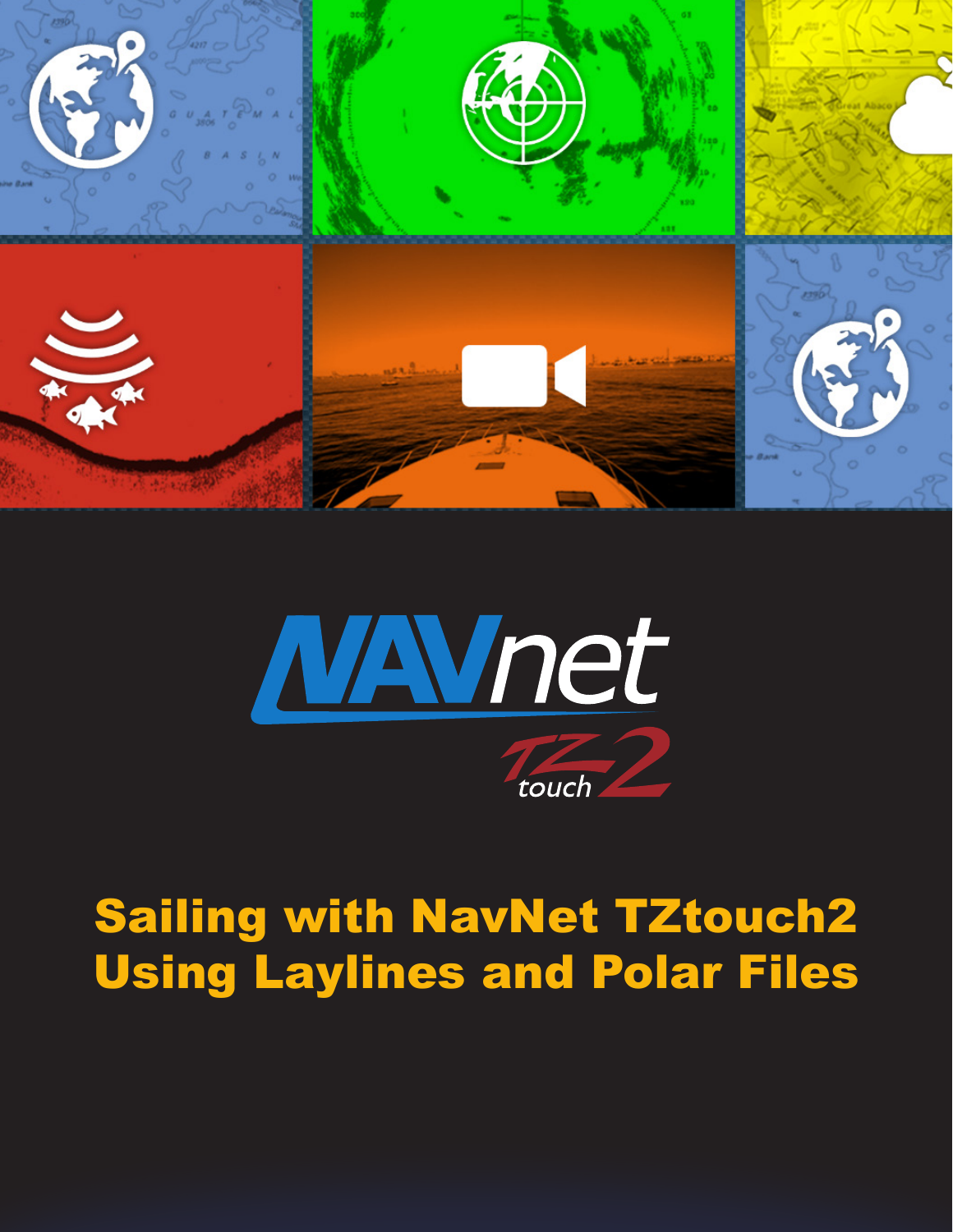# **1. Sailing with NavNet TZtouch2**

With the TZTL12F/15F v6.01 or later, a layline can be indicated on the Plotter screen and Navigation Data Box. The layline indication is useful for navigation with a sailboat in order to locate the most appropriate and effective course towards upwind.

This document highlights how the layline feature is available and utilized on the TZTL12F/15F.

> *Left – Navigation Data Box Right – Plotter*



### **2.Getting Started**

The layline is drawn on the screen based on the database of sailing characteristics of sailboat types. The TZTL12F/15F v6.01 and later is preloaded with generic database called a "**polar file**".

| <b>Export File Format</b>             | CSV            |   |
|---------------------------------------|----------------|---|
| <b>IMPORT/EXPORT</b>                  |                |   |
| <b>Import Points &amp; Routes</b>     |                |   |
| <b>Export All Points &amp; Routes</b> |                |   |
| <b>Import Tracks</b>                  |                |   |
| <b>Export Tracks</b>                  |                | У |
| <b>Import Wind Polar</b>              |                |   |
| Polar Name                            | Wind_Polar.xml |   |

*Generic polar file loaded as standard*

Detailed polar files of many sailboat types are available on the <https://furuno.mytimezero.com> website and can be imported to the TZTL12F/15F via USB memory, in order to show a more precise, appropriate layline to the boat type.

The polar file can be loaded to the TZTL12F/15F as follows.

(1) Access <https://furuno.mytimezero.com> and download the required polar file of the sailboat.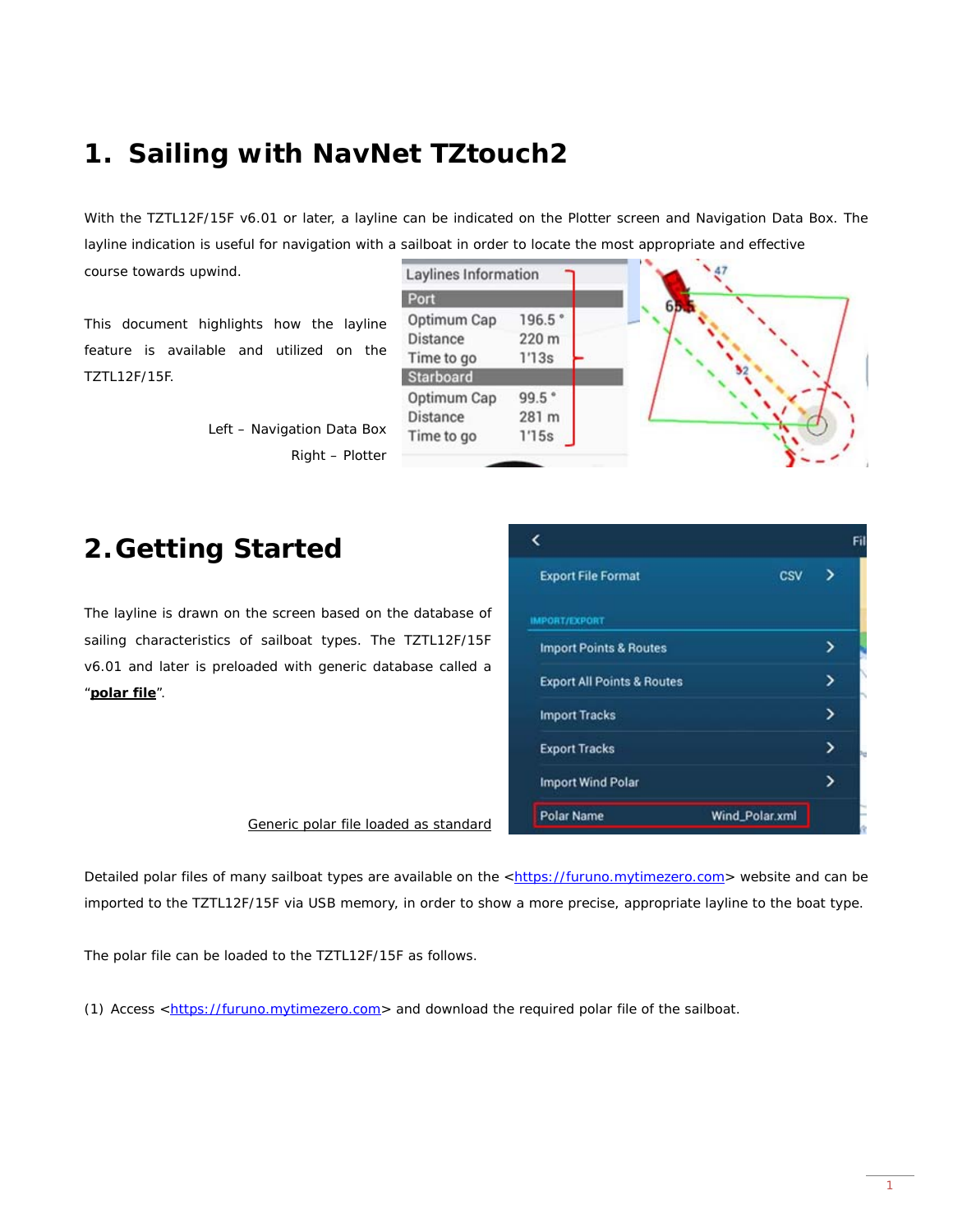| ΤZ      | <b>TIMEZERO</b>                                                                                                                                                                                                                                   | Download Page<br>(shown after login) |                                                                                                                    |                  | Hello, *****<br>$C$ Log Out<br>Customer |
|---------|---------------------------------------------------------------------------------------------------------------------------------------------------------------------------------------------------------------------------------------------------|--------------------------------------|--------------------------------------------------------------------------------------------------------------------|------------------|-----------------------------------------|
| Policy. | We use own and third-party cookies to offer you a better browsing experience, improve your accessibility, analyze your<br>navigation, customize content, promotion and serve targeted advertisement. Read about how we use cookies in our Privacy |                                      |                                                                                                                    |                  | <b>I'VE READ IT</b>                     |
|         | 1 DOWNLOAD +                                                                                                                                                                                                                                      |                                      | <b>2 COPY ON USB FLASH</b><br>DRIVE COD                                                                            |                  |                                         |
|         | Select your shipyard, and<br>download the polar file from the<br>links below.                                                                                                                                                                     |                                      | Copy the downloaded .xml file on<br>a USB flash drive. Your polar file<br>must be at the root of the USB<br>drive. |                  |                                         |
|         | <b>3 IMPORT THE FILE</b><br>Insert the flash drive in your<br>TZtouch2 MFD (TZTL12F/15F,<br>TZT2BB). Select "Import Wind<br>Polar" in the Files menu, select<br>your file and press OK.                                                           |                                      | 4 YOU'RE DONE V<br>TZtouch2 MFD will from now on<br>use your wind polar for Laylines<br>calculations.              |                  |                                         |
|         | Select your shipyard:<br><b>All shipyards</b>                                                                                                                                                                                                     |                                      | Download a plor file of target sailboat type                                                                       |                  | $[171$ files]                           |
|         | File                                                                                                                                                                                                                                              | <b>Shipyard</b>                      | <b>Date</b>                                                                                                        | <b>Size</b>      | <b>Download</b>                         |
|         | 60 ft mono                                                                                                                                                                                                                                        | <b>Others</b>                        | 2018/02/26<br>23:53:01                                                                                             | 212<br>KB        | $^\circledR$                            |
|         | 60 ft Multi                                                                                                                                                                                                                                       | <b>Others</b>                        | 2012/10/05<br>20:30:28                                                                                             | <b>12 KB</b>     | $^{\circledR}$                          |
|         | A-94                                                                                                                                                                                                                                              | Archambault                          | 2012/10/05                                                                                                         | 40 <sub>WD</sub> | ⋒                                       |

- (2) Copy the downloaded polar file to USB memory and insert it to the TZTL12F/15F USB port.
- (3) Access [Settings] [Files] [**Import Wind Polar**]. You can see the polar file name contained in the USB memory. In this example, the polar file from Beneteau 421 is shown: Select the file to be imported.